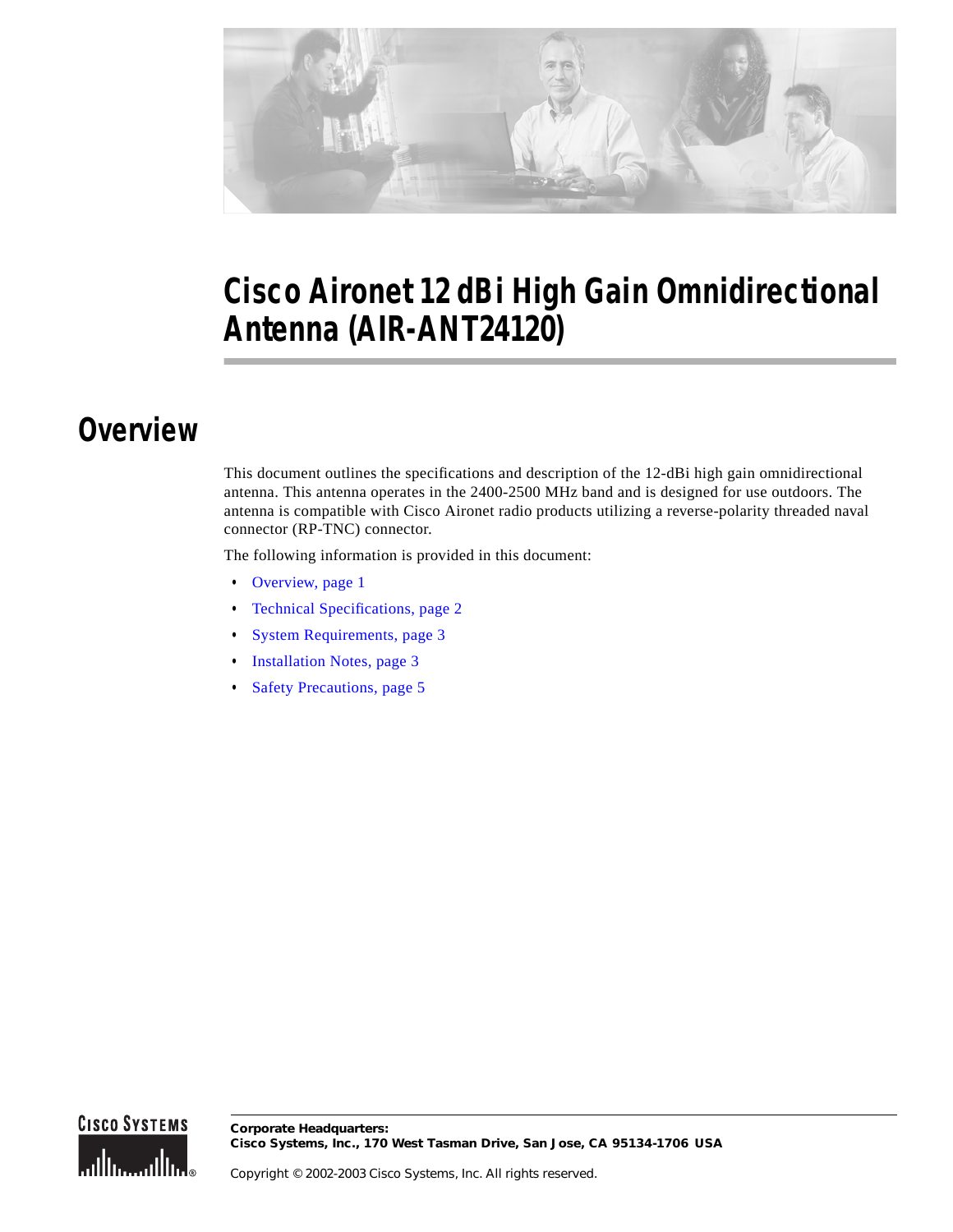H

# <span id="page-1-0"></span>**Technical Specifications**

| Antenna type                   | Vertical colinear array,<br>Omnidirectional                                    |       |
|--------------------------------|--------------------------------------------------------------------------------|-------|
| Operating frequency range      | 2400-2500 MHz                                                                  |       |
| Nominal input impedance        | 50 ohms                                                                        |       |
| Nominal VSWR                   | 1.5:1                                                                          |       |
| $12$ dBi<br>Peak gain          |                                                                                |       |
| Polarization                   | Linear, vertical                                                               |       |
| Dimensions                     | 42 x 1.5 in<br>(106 x 3.8 cm)                                                  |       |
| Weight                         | 3 lb (1.36 kg)                                                                 |       |
| Connector type                 | RP-TNC plug                                                                    |       |
| Coax type                      | RG-213                                                                         |       |
| Environment                    | Outdoor                                                                        |       |
| Operating temperature<br>range | $-40^{\circ}$ F to $158^{\circ}$ F<br>$(-40^{\circ}C \text{ to } 70^{\circ}C)$ |       |
| Wind rating                    | 125 mph (201 kmh)                                                              |       |
|                                |                                                                                |       |
|                                |                                                                                | 85773 |

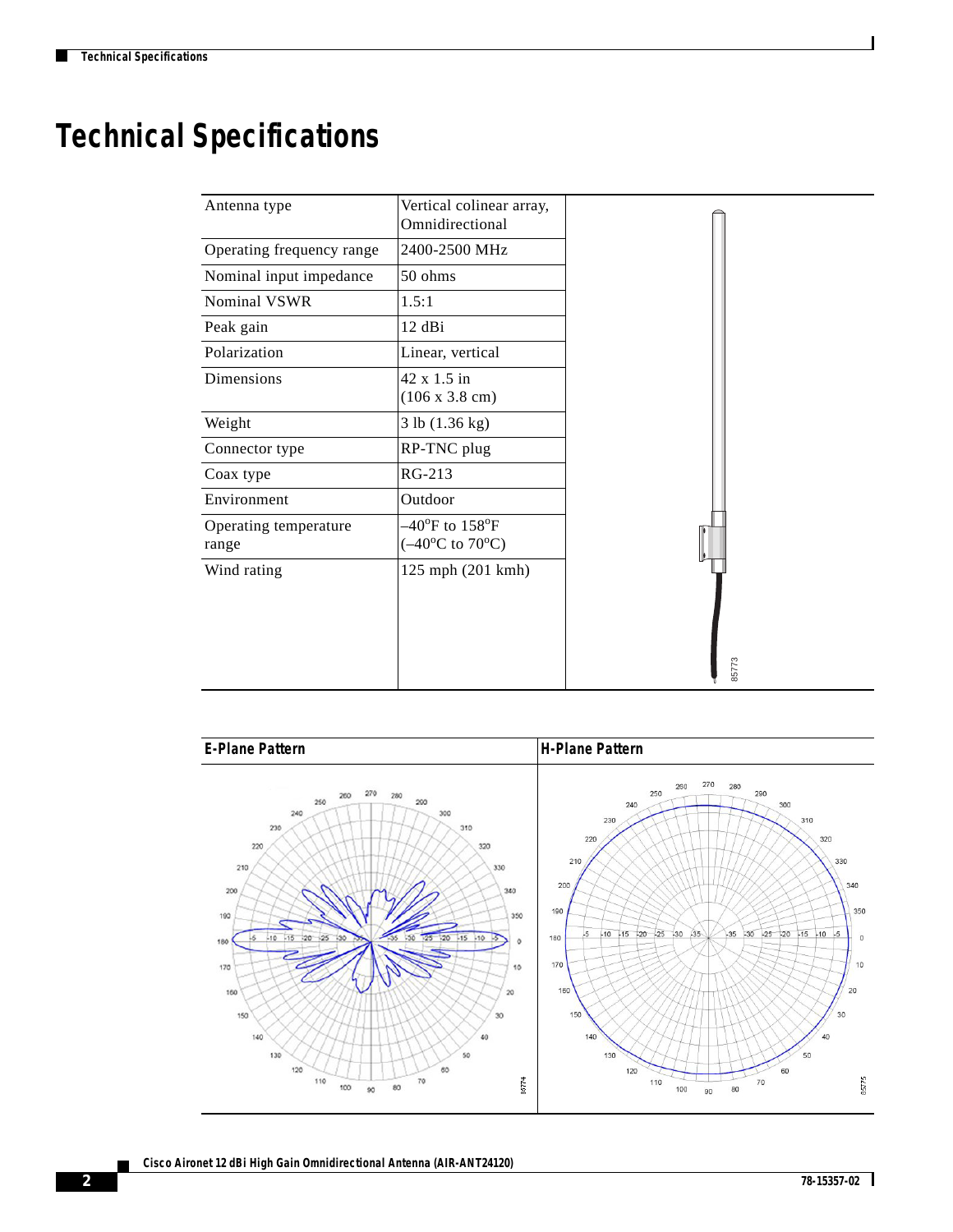### <span id="page-2-0"></span>**System Requirements**

This antenna is designed for use with Cisco Aironet access points and bridges but can be used with any 2.4-GHz Cisco Aironet radio device that uses a reverse-polarity threaded naval connector (RP-TNC).

## <span id="page-2-1"></span>**Installation Notes**

### **Choosing a Mounting Location**

The antenna is designed to create an omni-directional broadcast pattern. To achieve this pattern, the antenna should be mounted clear of any obstructions to the sides of the radiating element. If the mounting location is on the side of a building or tower, the antenna pattern will be blocked on the building or tower side.

### **Tools and Equipment Required**

To install the antenna, you will need the following tools and equipment.

- **•** A 7/16 in. (11 mm) open end or combination wrench
- **•** A 1/2 in. (13 mm) open end or combination wrench

The following sections contain procedures for installing the antenna. Choose the procedure that applies to your situation. Use Figure 1 as a guide.

#### **Mounting the Antenna**

The antenna is provided with a mounting kit. This kit allows you to mount the antenna to masts up to three inches in diameter. The antenna is vertically polarized. Since the antenna has vertical gain, it is very important to mount the antenna in a vertical (not leaning) position for optimal performance.

Follow these steps to mount the antenna to a mast.

| Step 1 | Position the sandcast bracket on the mast.                                                                                             |
|--------|----------------------------------------------------------------------------------------------------------------------------------------|
| Step 2 | Secure the sandcast bracket to the mast using two 5/16–18 U-bolts, split lock washers, and hex nuts.                                   |
| Step 3 | Use a $1/2$ in. (13 mm) wrench to tighten each hex nut to full compression of the split lock washers.                                  |
| Step 4 | Slide the antenna in the sandcast bracket and align it so that the $1/4-20$ hex bolts fit into the grooves on<br>the antenna base.     |
| Step 5 | Use a $7/16$ in. (11 mm) wrench to tighten the hex bolts until they secure the antenna to the sandcast<br>bracket. Do not overtighten. |
| Step 6 | Use a $7/16$ in. (11 mm) wrench to tighten the $1/4-20$ jam nuts. Do not overtighten.                                                  |
| Step 7 | Connect the antenna's pigtail coaxial cable to the transmission line.                                                                  |
|        |                                                                                                                                        |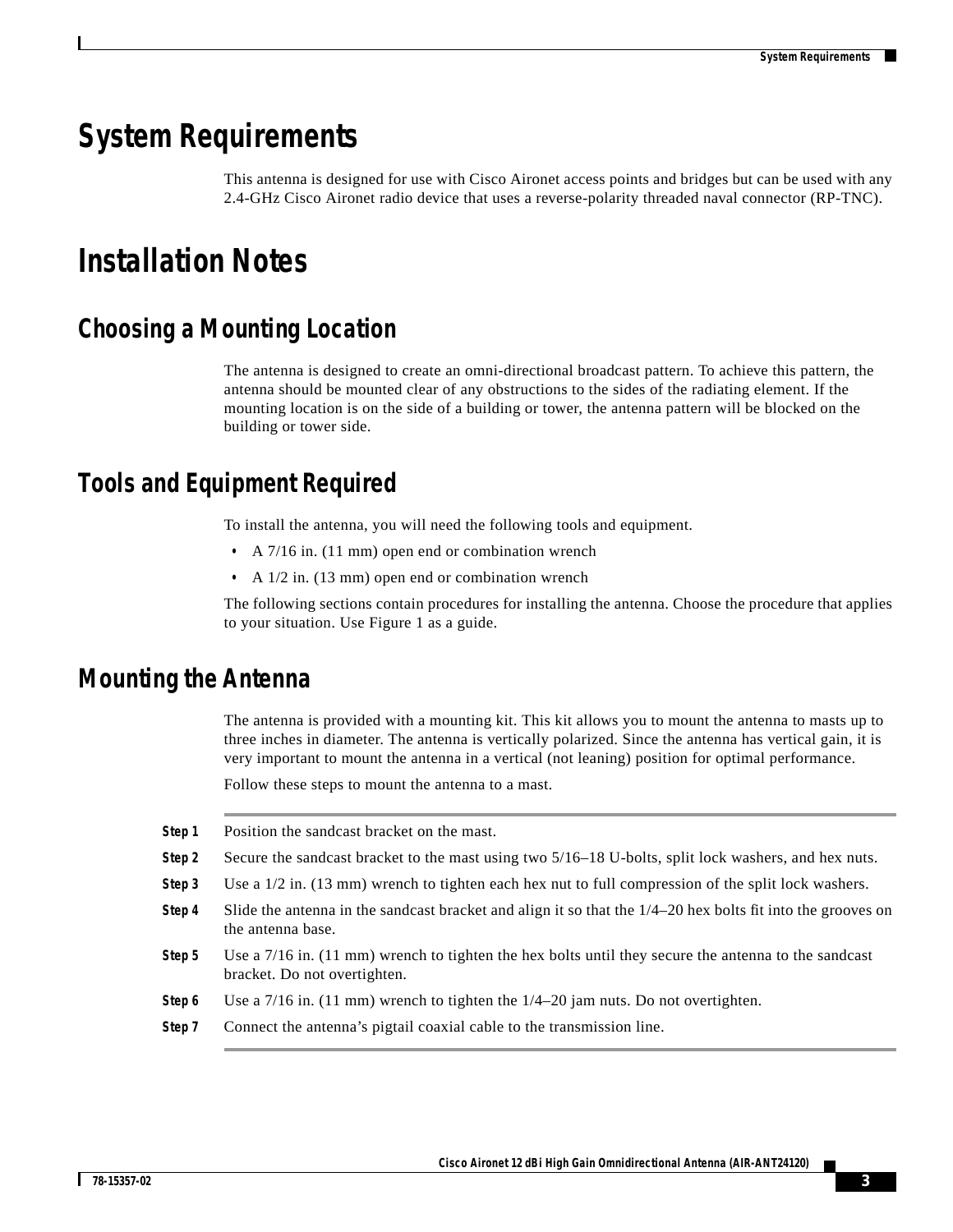

**Note** It is recommended that you install lightning-protection devices in your system, such as the Cisco Aironet Lightning Arrestor, part number AIR-ACC3354.

*Figure 1 Antenna Mount Assembly*



| Antenna grooves          | Lam nuts                   |
|--------------------------|----------------------------|
| $15/16 \times 18$ U-bolt | Sandcast bracket           |
| $1/4-20$ hex bolts       | $\frac{5}{16}$ -18 hex nut |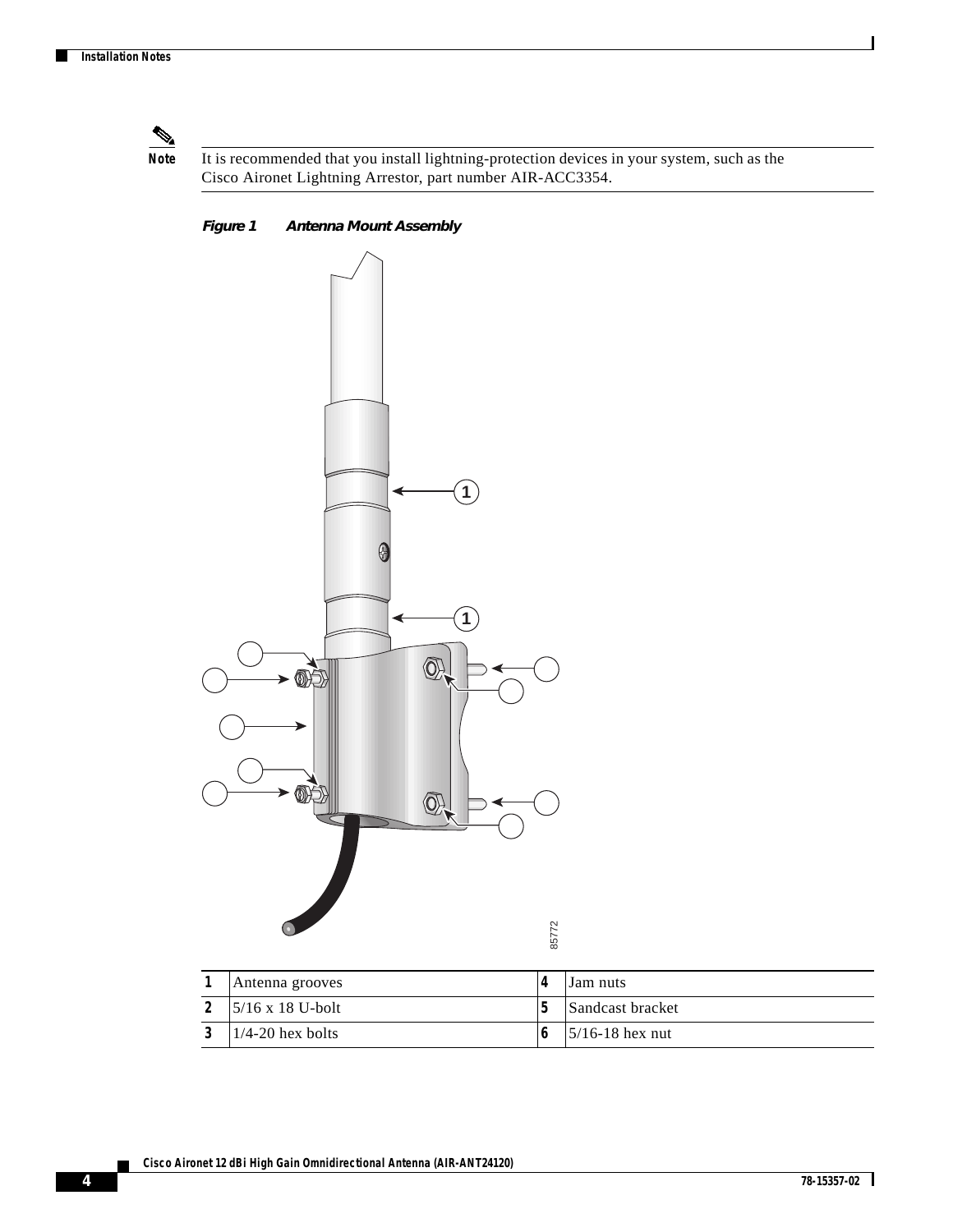#### **Suggested Cable**

Cisco recommends a high-quality, low-loss 50-ohm cable for use with the antenna, such as those listed in Table 1.

*Table 1 Specifications for Cisco Aironet Low-Loss Antenna Cable*

| Feature           | AIR-CAB020LL-R                 | $AR-CAB050LL-R$                 | AIR-CAB100ULL-R                 | $ AOR-CAB150ULL-R$ |
|-------------------|--------------------------------|---------------------------------|---------------------------------|--------------------|
| Cable length      | $ 20 \text{ ft} (6 \text{ m})$ | $ 50 \text{ ft} (15 \text{ m})$ | $100 \text{ ft} (30 \text{ m})$ | $150$ ft (46 m)    |
| Transmission loss | $1.3 \text{ dB}$               | 3.4 dB                          | 4.4 dB                          | 6.6 dB             |



**Note** The higher the frequency, the higher the loss through the cable. Also, the longer the run, the higher the loss.

The antenna terminates with a special connector (reverse-TNC plug) after a short, 1-ft. cable. The mating connector to the antenna is an appropriate reverse-TNC jack connector. The connector on the opposite end varies according to the type of equipment used.

After the cable is attached to the antenna, make sure that the connections are sealed (if using outdoors) to prevent moisture and other weathering elements from affecting performance.



**Note** The holes on the bottom of the antenna at the base (where the cable exits the antenna) should not be covered. These holes allow the antenna to vent any internal condensation.

Cisco recommends using a coax seal for outdoor connections. Silicon sealant or electrical tape are **not** recommended for sealing outdoor connections.

The final step is to attach the antenna to your wireless device.

### <span id="page-4-0"></span>**Safety Precautions**



**Warning Installation of this antenna near power lines is dangerous. For your safety, follow the installation directions.**

> Each year hundreds of people are killed or injured when attempting to install an antenna. In many of these cases, the victim was aware of the danger of electrocution, but did not take adequate steps to avoid the hazard.

For your safety, and to help you achieve a good installation, please read and follow these safety precautions. **They may save your life!**

- **1.** If you are installing an antenna for the first time, for your own safety as well as others, seek professional assistance. Your Cisco sales representative can explain which mounting method to use for the size and type antenna you are about to install.
- **2.** Select your installation site with safety, as well as performance in mind. Remember: electric power lines and phone lines look alike. For your safety, assume that any overhead line can kill you.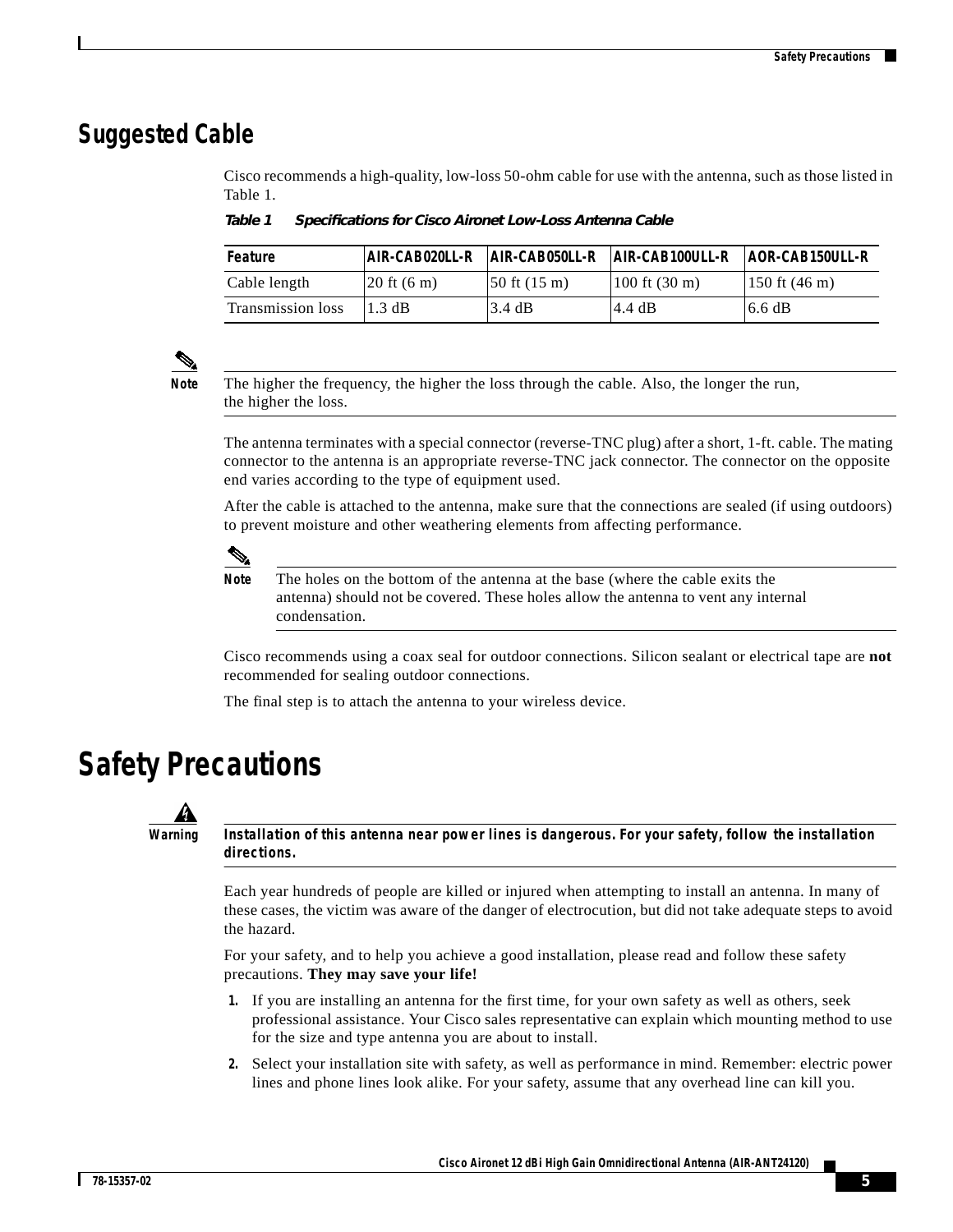- **3.** Call your electric power company. Tell them your plans and ask them to come look at your proposed installation. This is a small inconvenience considering your life is at stake.
- **4.** Plan your installation carefully and completely before you begin. Successful raising of a mast or tower is largely a matter of coordination. Each person should be assigned to a specific task, and should know what to do and when to do it. One person should be in charge of the operation to issue instructions and watch for signs of trouble.
- **5.** When installing your antenna, remember:
	- **a. Do not** use a metal ladder.
	- **b. Do not** work on a wet or windy day.
	- **c. Do** dress properly—shoes with rubber soles and heels, rubber gloves, long sleeved shirt or jacket.
- **6.** If the assembly starts to drop, get away from it and let it fall. Remember, the antenna, mast, cable, and metal guy wires are all excellent conductors of electrical current. Even the slightest touch of any of these parts to a power line complete an electrical path through the antenna and the installer: **you!**
- **7.** If any part of the antenna system should come in contact with a power line, **don't touch it or try to remove it yourself. Call your local power company**. They will remove it safely.

If an accident should occur with the power lines call for qualified emergency help immediately.

### **Obtaining Technical Assistance**

Cisco provides Cisco.com as a starting point for all technical assistance. Customers and partners can obtain online documentation, troubleshooting tips, and sample configurations from online tools by using the Cisco Technical Assistance Center (TAC) Web Site. Cisco.com registered users have complete access to the technical support resources on the Cisco TAC Web Site.

#### **Cisco.com**

Cisco.com is the foundation of a suite of interactive, networked services that provides immediate, open access to Cisco information, networking solutions, services, programs, and resources at any time, from anywhere in the world.

Cisco.com is a highly integrated Internet application and a powerful, easy-to-use tool that provides a broad range of features and services to help you with these tasks:

- **•** Streamline business processes and improve productivity
- **•** Resolve technical issues with online support
- **•** Download and test software packages
- **•** Order Cisco learning materials and merchandise
- **•** Register for online skill assessment, training, and certification programs

If you want to obtain customized information and service, you can self-register on Cisco.com. To access Cisco.com, go to this URL:

<http://www.cisco.com>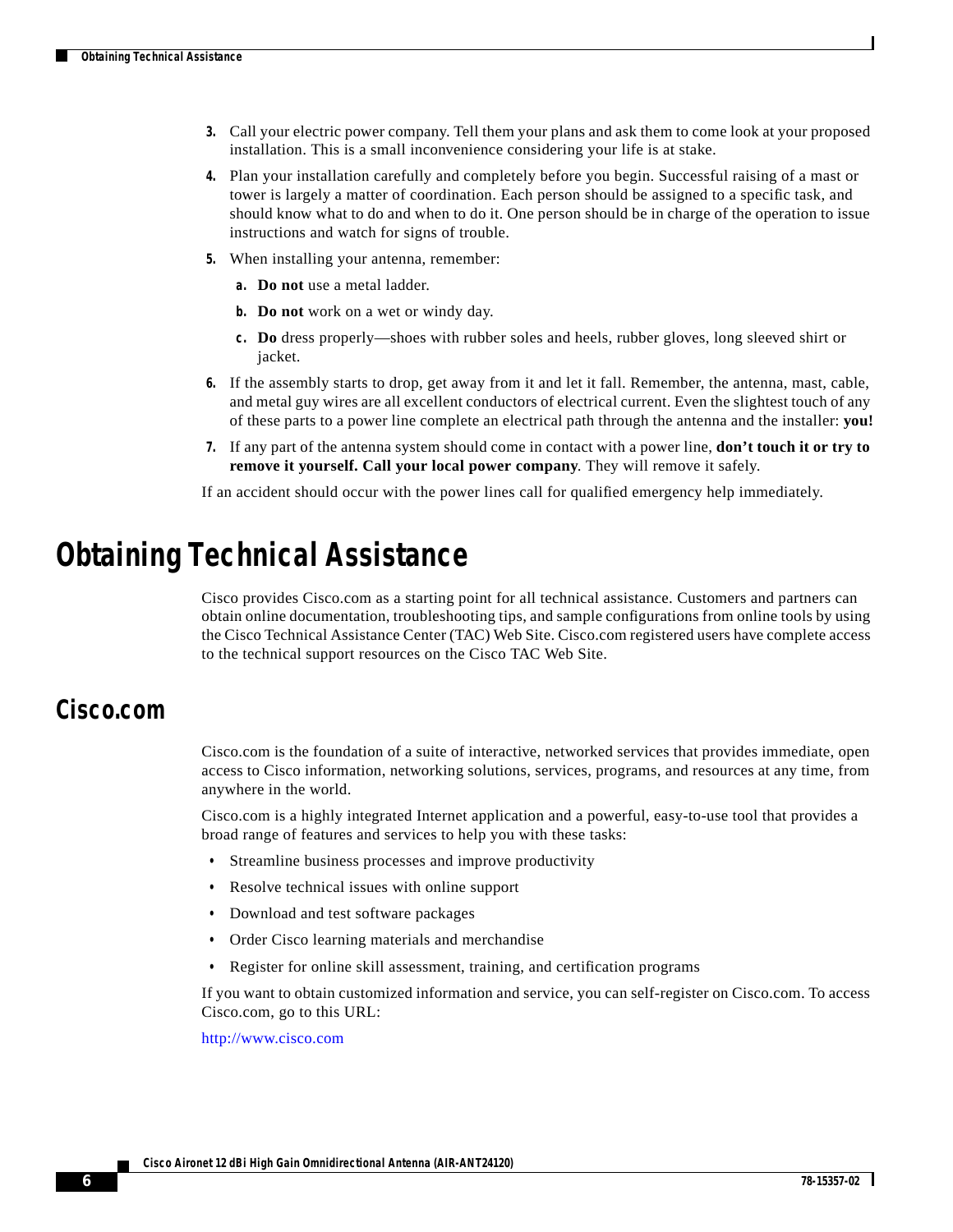#### **Technical Assistance Center**

The Cisco Technical Assistance Center (TAC) is available to all customers who need technical assistance with a Cisco product, technology, or solution. Two levels of support are available: the Cisco TAC Web Site and the Cisco TAC Escalation Center.

Cisco TAC inquiries are categorized according to the urgency of the issue:

- Priority level 4 (P4)—You need information or assistance concerning Cisco product capabilities, product installation, or basic product configuration.
- **•** Priority level 3 (P3)—Your network performance is degraded. Network functionality is noticeably impaired, but most business operations continue.
- **•** Priority level 2 (P2)—Your production network is severely degraded, affecting significant aspects of business operations. No workaround is available.
- **•** Priority level 1 (P1)—Your production network is down, and a critical impact to business operations will occur if service is not restored quickly. No workaround is available.

The Cisco TAC resource that you choose is based on the priority of the problem and the conditions of service contracts, when applicable.

#### **Cisco TAC Web Site**

You can use the Cisco TAC Web Site to resolve P3 and P4 issues yourself, saving both cost and time. The site provides around-the-clock access to online tools, knowledge bases, and software. To access the Cisco TAC Web Site, go to this URL:

<http://www.cisco.com/tac>

All customers, partners, and resellers who have a valid Cisco service contract have complete access to the technical support resources on the Cisco TAC Web Site. The Cisco TAC Web Site requires a Cisco.com login ID and password. If you have a valid service contract but do not have a login ID or password, go to this URL to register:

<http://www.cisco.com/register/>

If you are a Cisco.com registered user, and you cannot resolve your technical issues by using the Cisco TAC Web Site, you can open a case online by using the TAC Case Open tool at this URL:

<http://www.cisco.com/tac/caseopen>

If you have Internet access, we recommend that you open P3 and P4 cases through the Cisco TAC Web Site.

#### **Cisco TAC Escalation Center**

The Cisco TAC Escalation Center addresses priority level 1 or priority level 2 issues. These classifications are assigned when severe network degradation significantly impacts business operations. When you contact the TAC Escalation Center with a P1 or P2 problem, a Cisco TAC engineer automatically opens a case.

To obtain a directory of toll-free Cisco TAC telephone numbers for your country, go to this URL:

<http://www.cisco.com/warp/public/687/Directory/DirTAC.shtml>